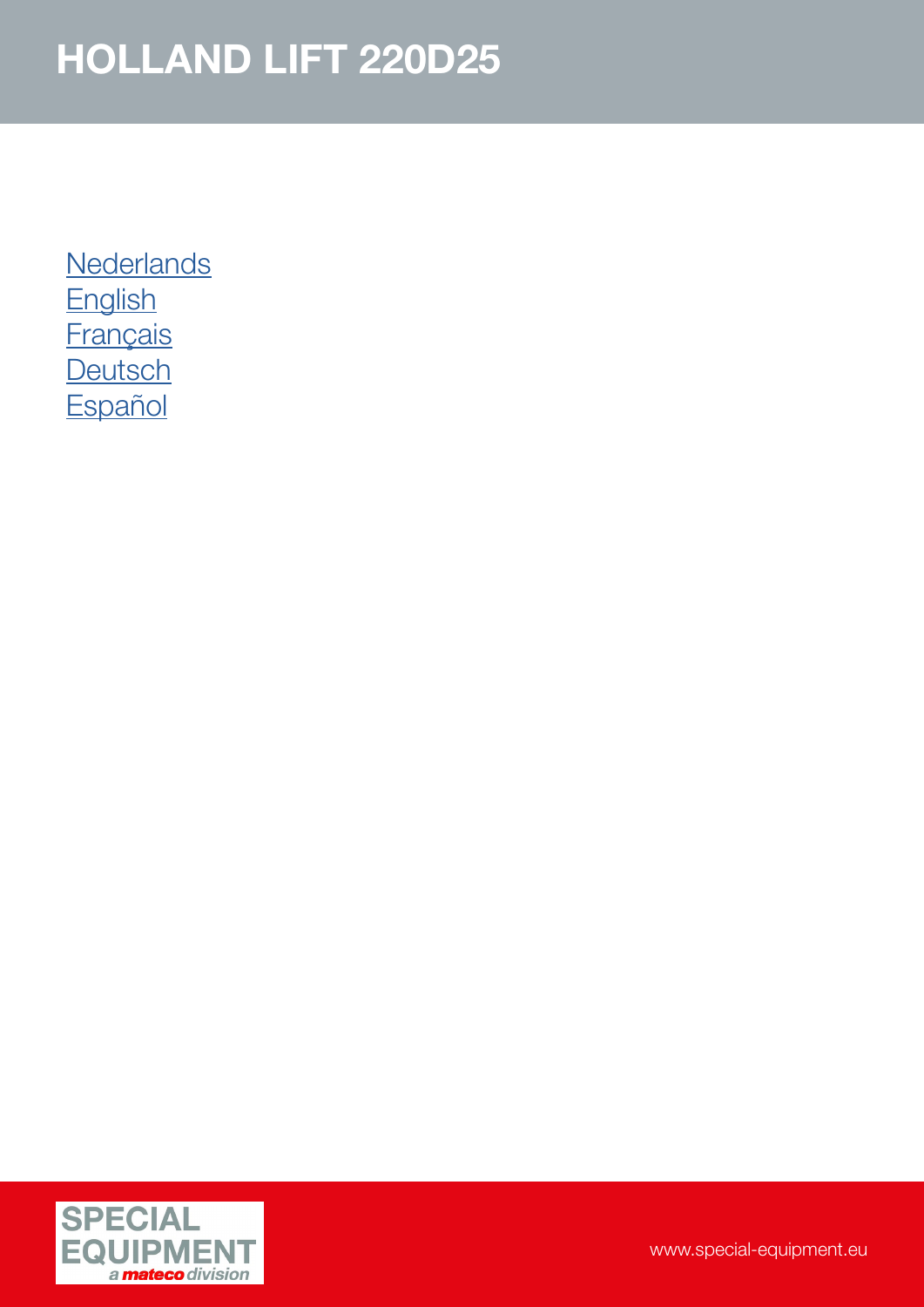<span id="page-1-0"></span>

#### Technische specificaties

| <b>Platformhoogte</b>       | 19,70 m            |
|-----------------------------|--------------------|
| Werkhoogte                  | 21,70 m            |
| Max. hefvermogen            | 750 kg             |
| Platformlengte/uitgeschoven | 4,50 m/7,00 m      |
| Platformverlenging          | $2,50 \, \text{m}$ |
| <b>Platformbreedte</b>      | 2,30 m             |
| Max scheefstand             | $2,5/1^{\circ}$    |
| Hoogte (+leuning)           | $3,65 \text{ m}$   |
| Hoogte (-leuning)           | 2,88 m             |
| <b>Stempels</b>             | ja                 |
| <b>Banden</b>               | non-marking        |
| Lengte                      | 4,84 m             |
| Breedte                     | 2.44 m             |





| Wielbasis                    | $3,08 \text{ m}$   |
|------------------------------|--------------------|
| <b>Bodemvrijheid</b>         | 0.16 m             |
| Rijsnelheid in-/uitgeschoven | 2,6 km/h/ 0,5 km/h |
| <b>Draaicirkel</b>           | 4,90 m             |
| Aandrijving                  | diesel             |
| Gewicht                      | 11990 kg           |
| Gebruik buiten               | ja                 |
| Gebruik binnen               | nee                |
| Max. aantal pers. buiten     | 4                  |
| Max. hellingshoek            | 30%                |
| Rijdt op volle hoogte        | ja                 |
| 220 V aansluiting            | nee                |
|                              |                    |

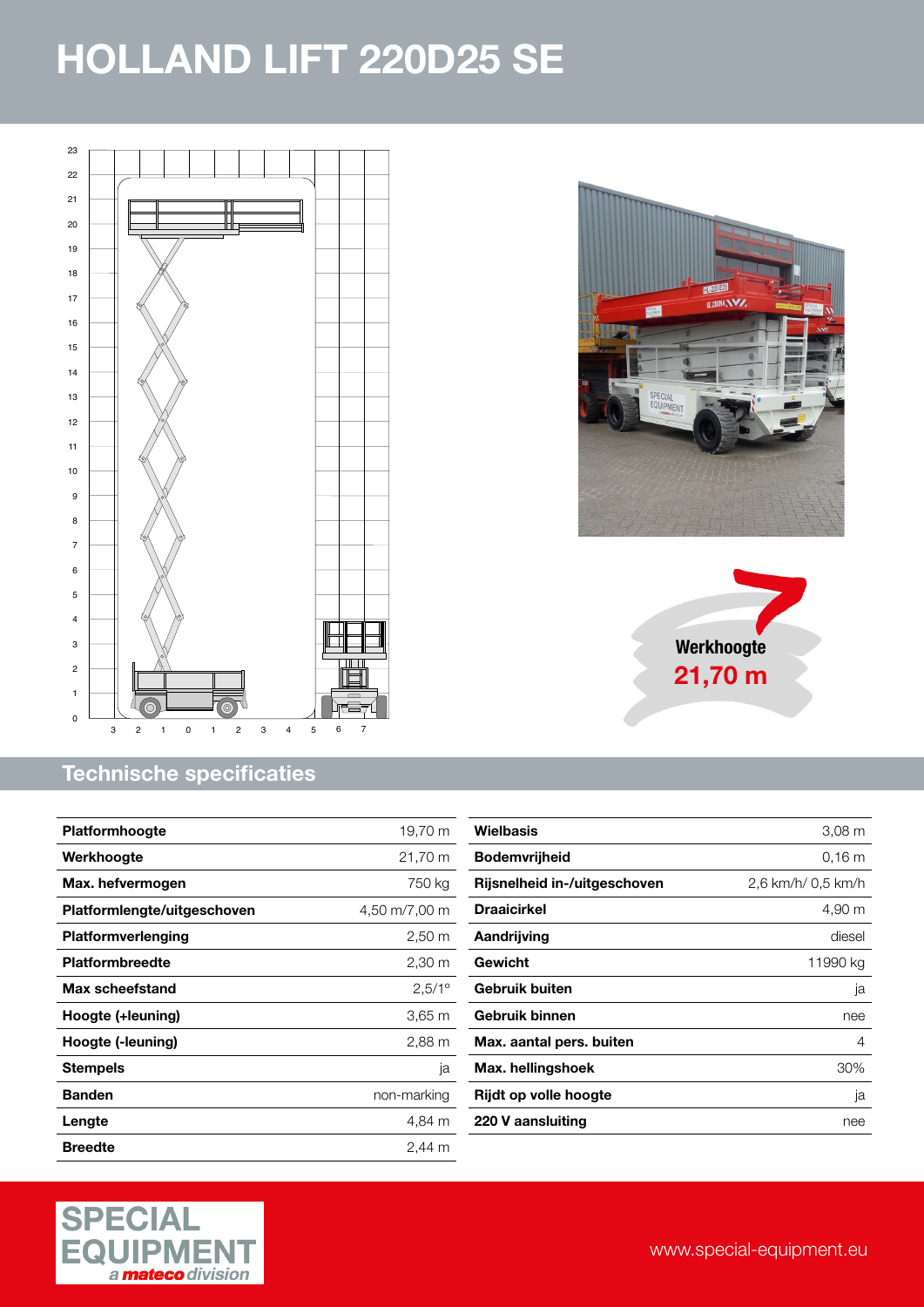<span id="page-2-0"></span>

#### Technical specifications

| <b>Platform height</b>      | 19,70 m              |
|-----------------------------|----------------------|
| Working height              | 21,70 m              |
| <b>Capacity</b>             | 750 kg               |
| Platformlength/extended     | 4,50 m/7,00 m        |
| Platformextension           | $2,50 \text{ m}$     |
| <b>Platformwidth</b>        | 2,30 m               |
| Maximum outrigger levelling | $2,5/1^{\circ}$      |
| Height (rails up)           | $3,65 \; \mathrm{m}$ |
| Height (rails lowered)      | 2,88 m               |
| Outriggers                  | no                   |
| Tires                       | non-marking          |
| Length                      | 4,84 m               |
| Width                       | $2.44 \text{ m}$     |



田野  $\alpha$  216191. NV/

WITH

SPECIA EQUIPME

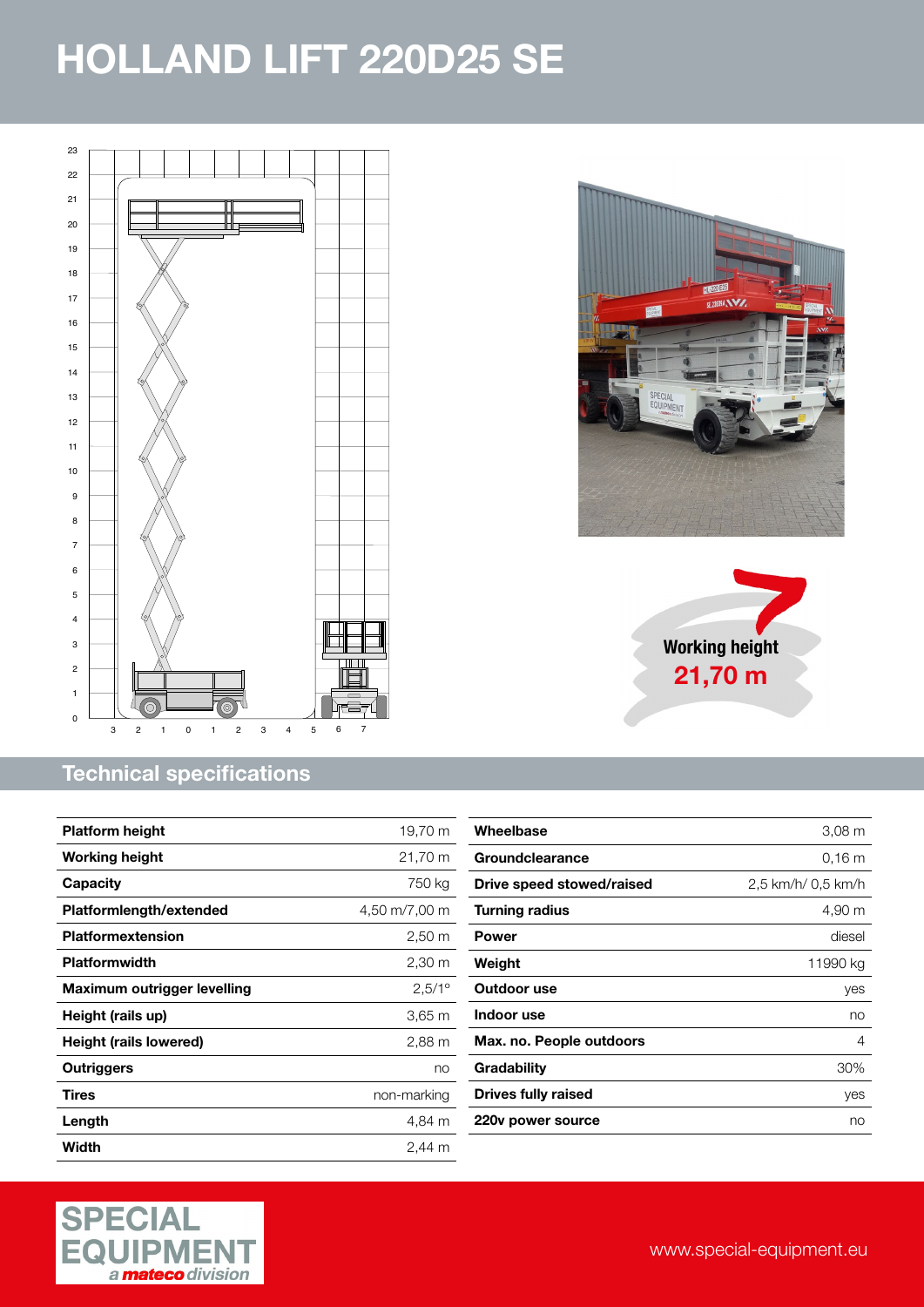<span id="page-3-0"></span>

#### Specifications techniques

| Hauteur de plate-forme                       | 19,70 m         |
|----------------------------------------------|-----------------|
| Hauteur de travail                           | 21,70 m         |
| Capacité de levage                           | 750 kg          |
| Longueur de la plate-forme/avec extension    | 4,50 /7,00 m    |
| <b>Extension de la plate-forme</b>           | 2,50 m          |
| Largeur de la plate-forme                    | 2,30 m          |
| Capacité de mise à niveau des stabilisateurs | $2,5/1^{\circ}$ |
| Hauteur hors tout garde-corps élevés         | 3,65 m          |
| Hauteur hors tout, garde-corps rabaissés     | 2,88 m          |
| <b>Stabilisateurs</b>                        | non             |
| <b>Roues</b>                                 | non-marking     |
| Longueur                                     | 4,84 m          |
| Largeur                                      | 2.44 m          |

| <b>Empattement</b>                            | 3.08 <sub>m</sub> |
|-----------------------------------------------|-------------------|
| Garde au sol                                  | 0.16 m            |
| Vitesse de translation - plate-forme abaissée | $2,5$ km/h        |
| Vitesse de translation - plate-forme élevée   | 0,5 km/h          |
| Rayon de braquage externe                     | 4,90 m            |
| Courant                                       | diesel            |
| <b>Poids</b>                                  | 11990 kg          |
| Utilisation en extérieur                      | oui               |
| Utilisation en intérieur                      | non               |
| Nombre de personnes maximum en extérieur      | 4                 |
| Aptitude en pente                             | 30%               |
| Translation à toute hauteur                   | oui               |
| Prise 220V                                    | non               |



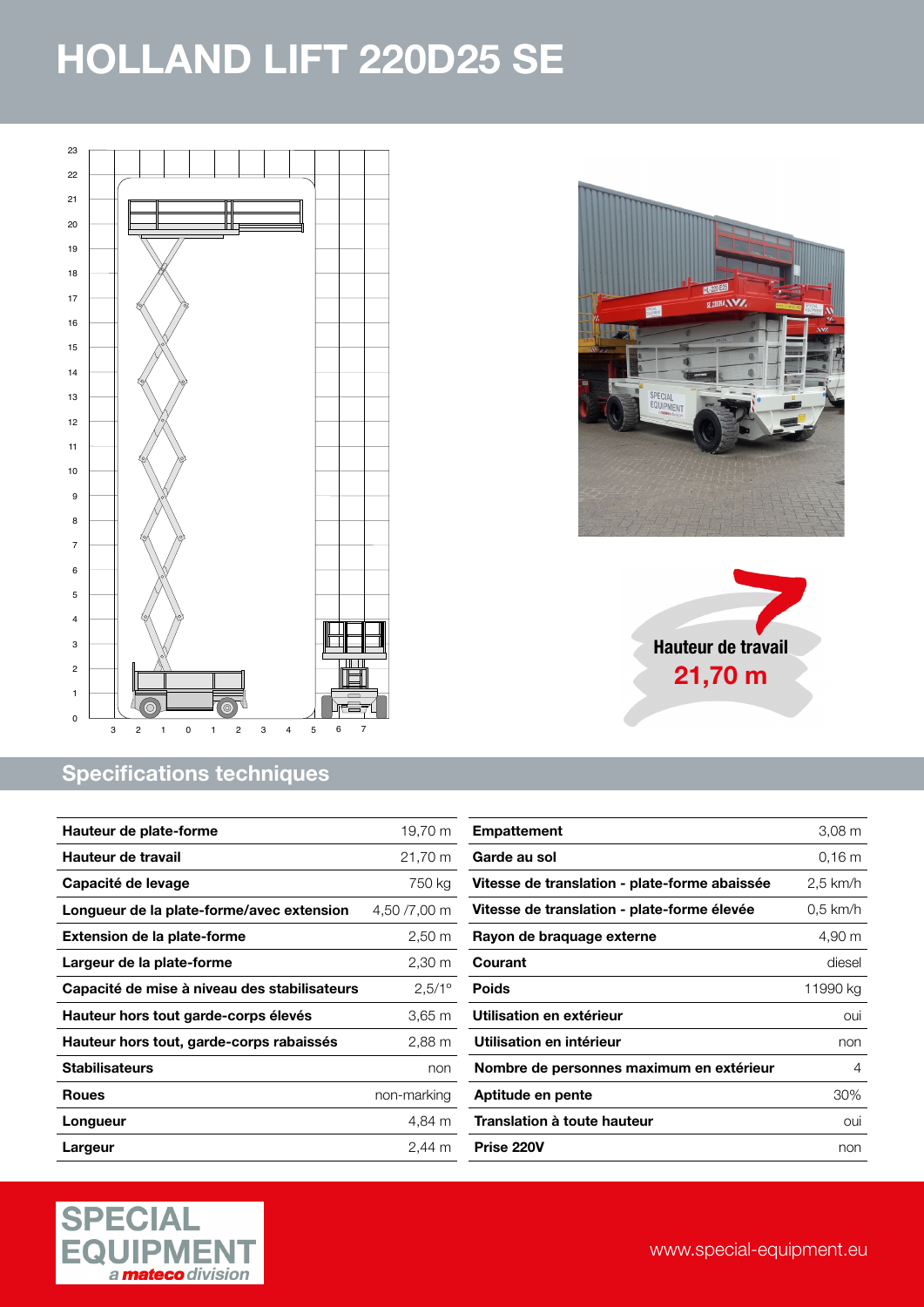<span id="page-4-0"></span>

# **HL-220 E SE.216394 NV/** .<br>Waxaa SPECIAL<br>EQUIPMENT

Arbeitshoehe 21,70 m

#### **Datenblatt**

| Max. Platformhoehe                  | 19,70 m              |
|-------------------------------------|----------------------|
| Max. Arbeitshoehe                   | 21,70 m              |
| Tragfaehigkeit                      | 750 kg               |
| Platformlaenge/ausgeschoben         | 4,50 m/7,00 m        |
| <b>Platformausschub</b>             | $2,50 \; \mathrm{m}$ |
| <b>Platformbreite</b>               | 2,30 m               |
| Nivellierung max. mit Abstuetzungen | $2,5/1^{\circ}$      |
| Hoehe eingefahren                   | 3,65 m               |
| Hoehe heruntergeklappt              | 2,88 m               |
| Abstuetzungen                       | nein                 |
| Reifen                              | non-marking          |
| Laenge                              | 4.84 m               |
| <b>Breite</b>                       | $2,44 \, m$          |

| $3,08 \, \text{m}$ |
|--------------------|
| $0.16 \text{ m}$   |
| 2,5 km/h           |
| 0,5 km/h           |
| 4,90 m             |
| diesel             |
| 11990 kg           |
| ja                 |
| nein               |
| 4                  |
| 30%                |
| ja                 |
| nein               |
|                    |